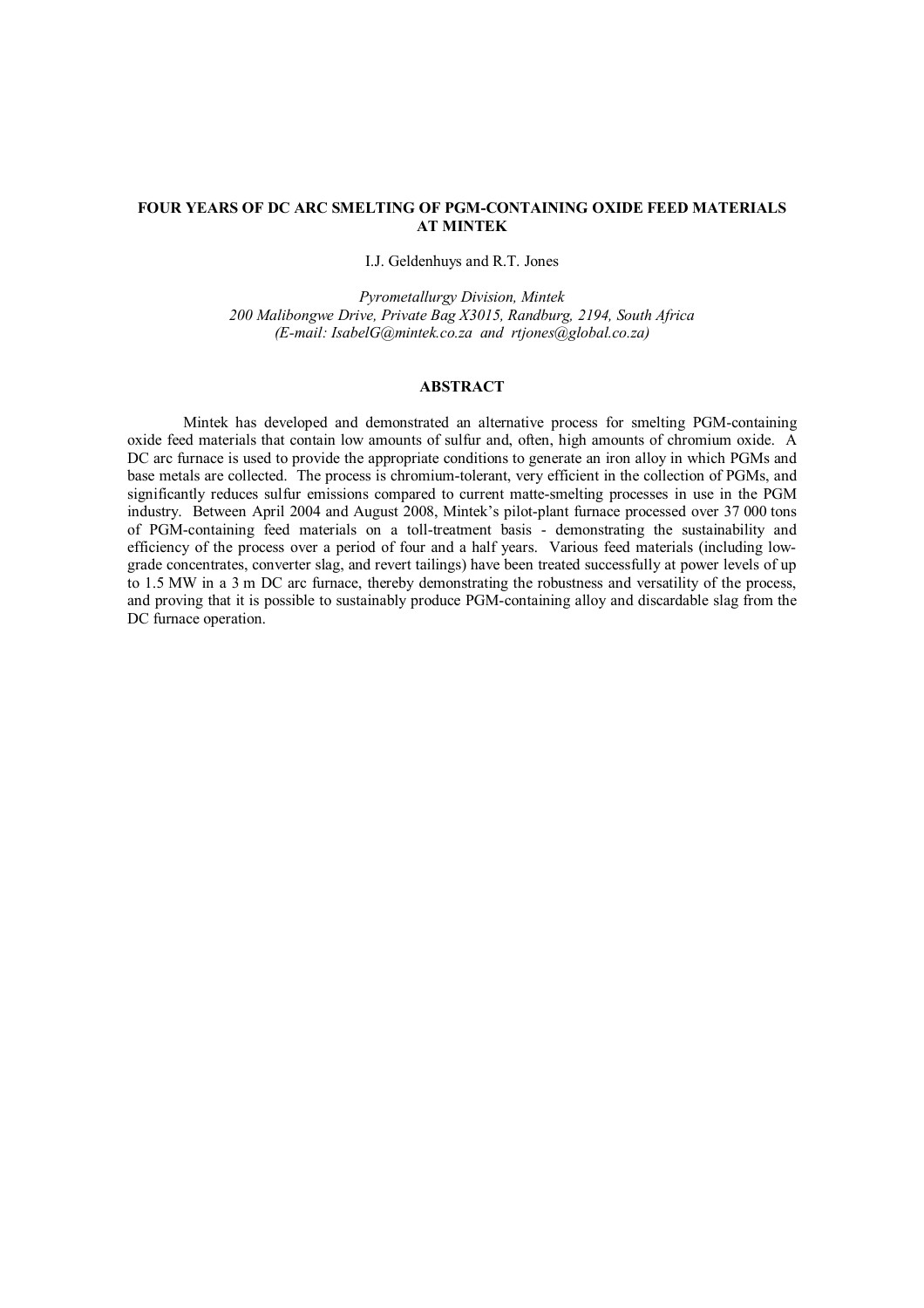## **INTRODUCTION**

Conventional PGM matte smelting requires the presence of a certain quantity of base metal sulfides in order to collect the platinum group metals (PGMs) in a molten sulfidic phase in the furnace. The quantity of chromium oxide in the feed materials is also strictly controlled, in order to avoid the buildup of high-melting chromite spinels. Mintek has developed and successfully demonstrated an alternative process, known as the ConRoast process, which can be used for the production of PGMs using a DC arc furnace. The complete ConRoast process flowsheet has been described in much detail previously [1] but, essentially, instead of matte smelting, the process is based on alloy smelting of dead-roasted sulfide concentrates in a DC arc furnace. The DC furnace is used to provide the appropriate conditions to generate a small amount of an iron alloy in which PGMs and base metals are collected, resulting in slag with very low levels of residual PGMs. As the process does not rely on matte collection, there are also no constraints on the minimum quantity of base metal sulfides in the feed material, as the collection of PGMs is done in an iron-rich alloy. The desired degree of recovery of valuable metals is efficiently controlled by the addition of a small amount of carbon. The ConRoast process offers advantages in terms of being able to contain SO<sub>2</sub> emissions (by removing essentially all of the sulfur in a continuous enclosed roaster upfront of the smelting), and being able to accommodate a wide variety of feed compositions. The drive towards more environmentally friendly processes remains a strong positive feature of the ConRoast process. DC arc furnaces are used industrially for a number of processes, including the smelting of chromite [2], which clearly demonstrates that chromite quantity in the feed is not an operational constraint, as it is in the traditional matte-smelting operations.

In order to adequately address not only the inherent risks associated with any new smelting technology, but also to win the hearts and minds of a risk-averse industry, prolonged processing of PGMcontaining feedstock was initiated at Mintek. Between April 2004 and August 2008, Mintek's pilot-plant furnace processed more than 37 000 tons of PGM-containing feed materials on a toll-treatment basis – thereby demonstrating the sustainability and efficiency of the process over a period of four and a half years.

## **Demonstrating new technology**

Alternative or new technology inevitably requires piloting and demonstration prior to implementation and this is even more true for a pyrometallurgical operation, as any smelting operation has inherent risks associated with the process and equipment. Large-scale demonstration testwork adds significant value to any project but it is, however, very expensive to demonstrate the smelting step at large scale and for an extended period. The need to address the risks versus the cost of testwork and the availability of suitable feed typically determines the scale and duration of smelting testwork.

Mintek's Pyrometallurgy Division provides pilot-plant smelting testwork services to the metallurgical industry. The duration of a typical pilot-plant smelting campaign is usually restricted by cost, and the availability of raw materials, particularly when the feed requires upgrading or pre-treatment (like roasting or calcining, for example). Generally, a once-off test is commissioned during which a significant quantity of specially prepared feedstock is processed at an appropriate scale. The operational and metallurgical data from these test campaigns are processed and evaluated to provide input into feasibility and, ultimately, design studies. Mintek has developed significant expertise in this field of pyrometallurgical research, from demonstration testwork through to providing furnace and power-supply design parameters. This model was also followed during the development of the ConRoast process and, prior to the prolonged smelting campaign, batches of up to 30 tons of roasted material were processed, demonstrating the process flowsheet, and allowing for a range of downstream evaluations to be conducted on the products.

While this initial testwork was remarkable only in its success, the ConRoast process so radically departs from the traditional PGM production flowsheet that large-scale demonstration of the process was inevitably deemed a vital component in the progression towards the ultimate commercialization of the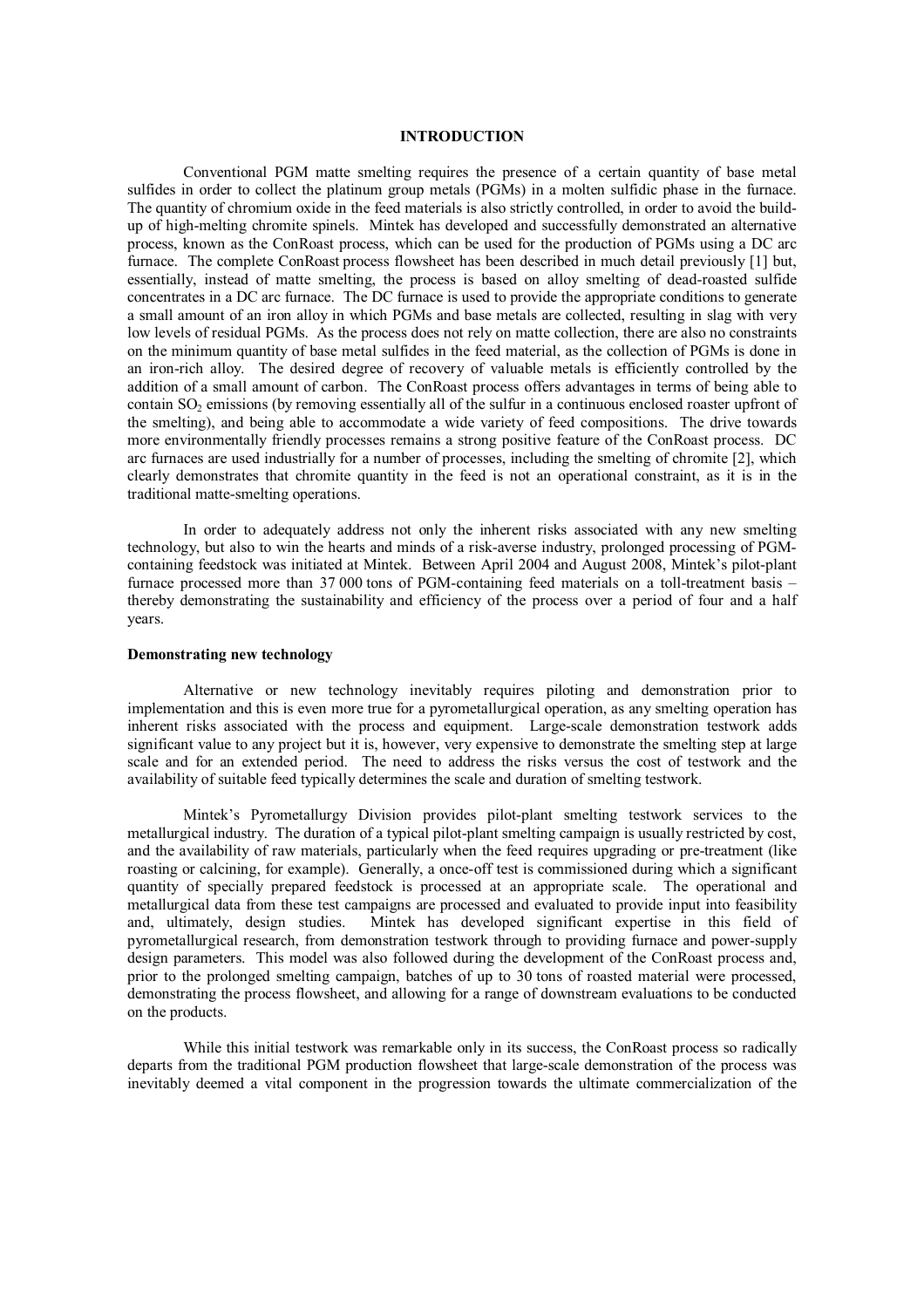technology. Although Mintek's smelting facilities can process large quantities of feed, currently no pilot facilities are available to produce the large quantities of dead-roasted concentrate on a continuous demonstration basis. Thus, demonstrating the full ConRoast flowsheet on an ongoing basis was not a practical or affordable option. Fortunately, alternative PGM-containing materials with a low sulfur content became available from various sources. These materials were sufficiently similar to dead-roasted concentrates to allow for long-term demonstration of the smelting step of the ConRoast flowsheet. These materials included, for example, low- to medium-grade PGM concentrates that are high in chromite and low in sulfur, tailings from a milling-flotation process for the treatment of revert materials (also low in sulfur), from an existing smelter, and other PGM-containing wastes or by-products.

It is important to note that as the scale and duration of the demonstration testwork increase, it becomes possible for the testwork to effectively pay for itself (and potentially even realise a profit for a client). Recovery of contained metals is a significant economic incentive when treating valuable waste materials from dumps. Remediation of tailings dams or other dumps removes the environmental and economic liabilities typically associated with dumps and also makes valuable land available for more productive uses, whilst processing these materials provides an opportunity to demonstrate the sustainability of DC arc furnace technology to the PGM industry via a continuous, environmentally friendly operation.

### **From large-scale demonstration testwork to continuous production**

Mintek commenced an extensive pilot-plant smelting campaign in April 2004, initially treating a variety of PGM-containing feed materials and the results from the first 2 000 tons processed were previously described in detail [3]. In short, a number of feed materials were initially tested to establish their suitability for the process. For example, a medium-grade UG2 concentrate (high in chromium and low in base metal sulfides) was found to work very well when mixed with a small quantity of converter slag. (It is necessary to mention that the iron that is used to collect the valuable metals is typically reduced to the metallic state from the iron oxide that occurs naturally in most PGM-containing feed materials. In cases where the feed materials contain less than the necessary quantity of iron, an additional iron source may need to be added to the furnace feed. Converter slag can be very useful for this purpose, and the use of this material has the added benefit that it obviates the need for recycling to a conventional mattesmelting furnace, and does away with the requirement for a separate slag-cleaning furnace. Because the ConRoast process operates with the addition of some carbon to the furnace, the stable state of the iron oxide is FeO rather than the Fe<sub>3</sub>O<sub>4</sub> that causes operational problems in matte smelting.)

The primary focus of the work described here was on the treatment of stockpiled revert tailings (the waste generated by a milling-flotation process used in the treatment of revert materials from an existing smelter). As the testwork progressed, the focus of the continuous smelting operation changed from a research or demonstration operation to a production-oriented operation. As is the nature of any production operation (and perhaps more so for a smaller unit operation), throughput, availability, efficiencies, and process optimization became increasingly important measures.

# **GENERAL DESCRIPTION OF THE PROCESS**

As delivered to Mintek, the moisture content of the feed material ranged from about 10% during the dry winter months to about 25% during the wet summer season. After being delivered by bulk sidetipping trucks, the material was loaded by front-end loader and a hydraulically operated scoop into a feed hopper, which discharged onto a conveyor belt that fed an electrically heated rotary kiln. The kiln operation produced approximately 30 to 50 tons per day of dry, bagged product (with 2 to 3% residual moisture). The bottom-opening bulk bags of dried feed material were lifted by crane and discharged into the furnace feed hoppers (which were mounted on load cells). The feed materials were discharged onto conveyor belts that delivered the feed into the furnace via a conical funnel, and feed pipe situated in the furnace roof. The furnace consisted of a refractory-lined cylindrical steel shell, with an outside shell diameter of 3 m.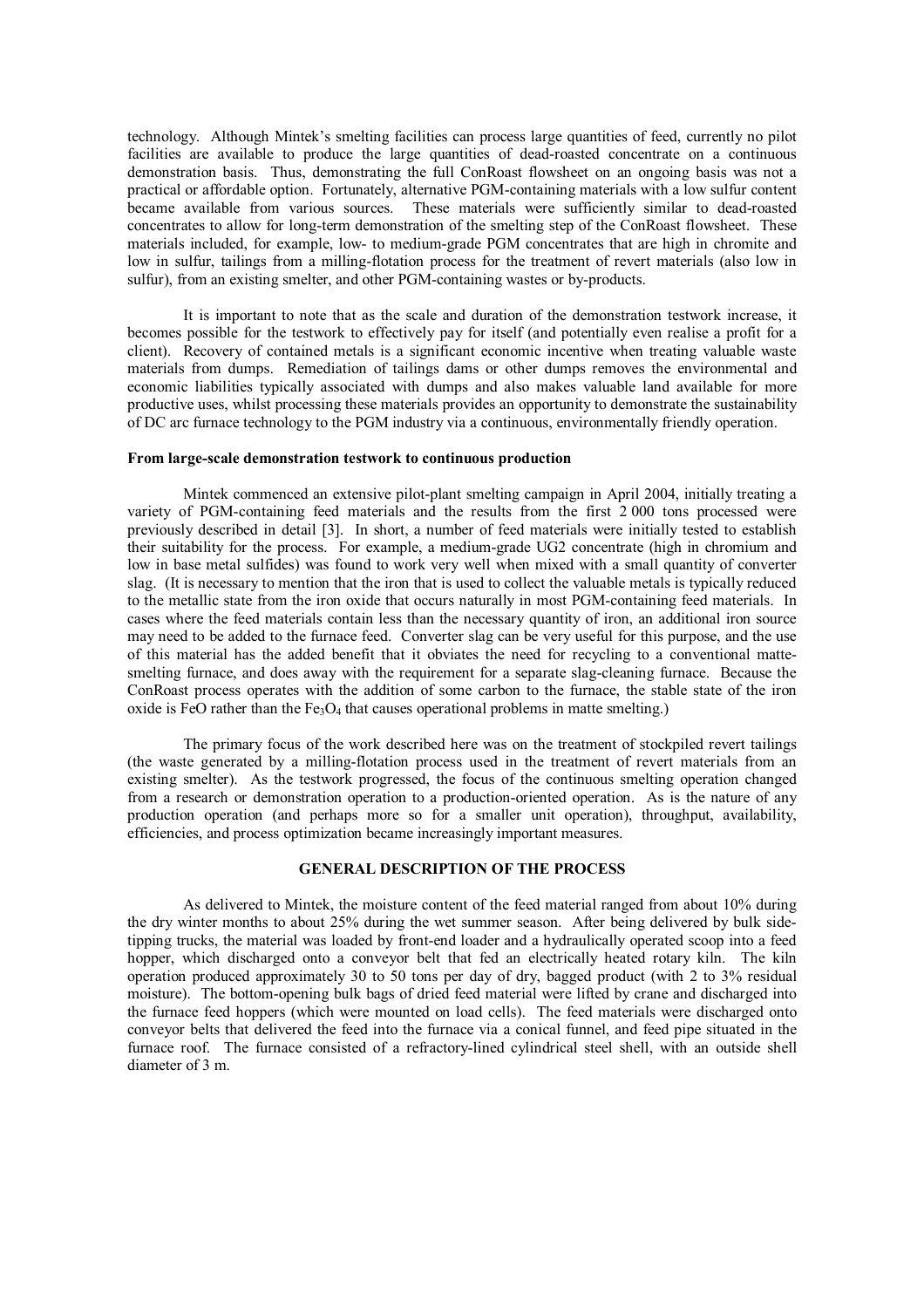The furnace had separate tap-holes for the removal of alloy and slag. During stable operation, the furnace was fed more or less continuously, and tapped intermittently via the dedicated tap-holes, with slag being removed from the furnace approximately every three hours, and alloy tapped about once a day. The slag tap-hole had a water-cooled copper insert, which performed well and rarely required maintenance. The alloy tap-hole performance was good, but the refractory lining generally required a partial replacement every two to three months of continuous operation. Each tap-hole maintenance shutdown typically lasted between 8 and 12 hours, during which time other maintenance on the plant was generally carried out. A weekly maintenance shutdown was also put into practice, in an attempt to improve the overall availability of the furnace, with the primary focus on preventative maintenance.

A single solid graphite electrode was used as the cathode, and the anode at the bottom of the furnace was made up of a number of steel pins that protruded through the refractory hearth to come into intimate contact with the molten alloy. The gas leaving the furnace was combusted and then passed through a bag-house to remove any entrained dust (for continuous recycling to the smelter) before being treated in an  $SO_2$  scrubber prior to discharge through the stack.

The particular furnace used in the work reported here was equipped with film water-cooling on the side-walls, which placed some upper limits on the smelting intensity of the operation. (This was done deliberately to avoid the higher-intensity copper coolers that have failed often in PGM matte smelters elsewhere.) The furnace was operated in such a way as to maintain a freeze lining, and the operational intensity was reduced if the protective layer required reformation. Crushed, high-magnesia bricks were occasionally added to the furnace as a feed material to supplement the formation of the protective solidified layer on the side-walls. The temperature distribution in the furnace was very responsive to such factors as arc length and bath condition. These aspects were usefully monitored, and adjustments were made to arc length and operating intensity to achieve a desired mode of operation depending on the condition of the freeze lining, and process objectives. In this way, the furnace operation was managed by controlling the temperature distribution, especially with regard to the maintenance of the freeze lining.

# **OPERATIONAL HISTORY**

From 16 May 2004 to 8 August 2008, a period of about 52 months, nearly 37 000 tons of revert tailings was processed in the 3 m DC arc furnace. Table 1 provides a brief summary of the history and the duration of the various campaigns. Overall, 2 687 tons of PGM-containing iron alloy and 31 999 tons of slag was produced, with 1 224 tons of off-gas dust being internally recycled to the smelter.

|       |              | Duration        |      | Ave<br>Power | Feedrate | Reason for shutdown                   |
|-------|--------------|-----------------|------|--------------|----------|---------------------------------------|
|       | From         | To              | Days | <b>MW</b>    | tons/day |                                       |
| $C-1$ | $16$ -May-04 | $15$ -Aug-04    | 92   | 0.97         | 17       | Facility required for other testwork  |
| $C-2$ | $28$ -Sep-04 | $31 - Jan - 05$ | 126  | 1.26         | 27       | Facility required for other testwork  |
| $C-3$ | $13-Apr-05$  | $25-Sep-05$     | 166  | 1.35         | 29       | Furnace re-lined after moving         |
| $C-4$ | $04-Nov-05$  | $04-Apr-07$     | 517  | 1.39         | 34       | Changed to new client                 |
| $C-5$ | $29$ -Sep-07 | $08$ -Aug- $08$ | 315  | 1.20         | 30       | Decommissioned furnace for<br>upgrade |
|       | Overall      |                 | 1216 | 1 29         | 30       |                                       |

Table 1 - Summary of campaign duration, start-up and end dates, and tonnage processed

The furnace was generally operated continuously, with two short shutdown periods during 2004 and 2005 due to previously contracted commitments for demonstration-scale testwork (about two months in total). In 2007, the testwork facilities at Mintek were upgraded to allow for both the testwork and production facilities to operate without the need to interrupt the production during other research or demonstration testwork campaigns. A third shutdown, in September 2005, was used to relocate the furnace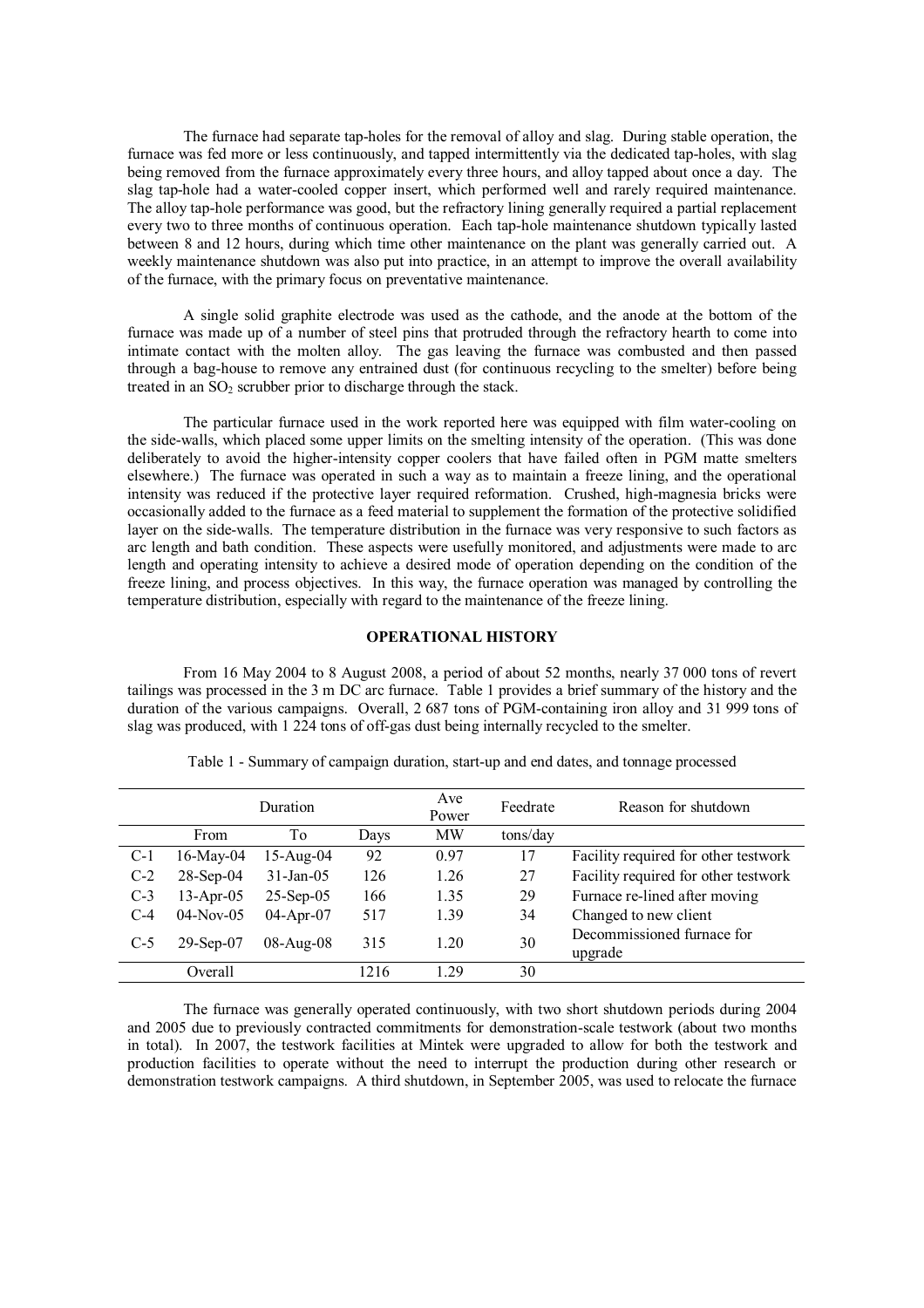to a more accessible and permanent position in the building and the opportunity was used to re-line the furnace, as it was envisioned that a long-term contract would be implemented to reclaim and process the bulk of the revert tailings dump. The longest shutdown period was in 2007, during which the contractual client changed, and the furnace was effectively mothballed for a period of six months. The smelting operation was re-commissioned at the end of September 2007, with a new client, followed by the decommissioning of the 3 m furnace during August 2008 (to make way for a much larger unit).

# **FURNACE OPERATION**

Overall, the furnace was in production for more than 40 months without any major incidents. The furnace operation became increasingly efficient as the throughput, availability, and process parameters were optimized. A summary of the general process parameters, that is, tons processed, slag and alloy make, dust carry-over, gross energy requirement, and electrode consumption for each of the five campaigns, is listed in Table 2. The alloy make was directly controlled by changing the addition of carbon (in the form of anthracite) to the furnace, and the degree of reduction was controlled to achieve the desired optimized PGM recovery. The electrode consumption was good, with an overall consumption of 1.5 kg electrode per MWh.

Table 2 - Summary of some aspects of the furnace operation, for the five campaigns

| No.     | Tons<br>processed | % Anthracite | $%$ Alloy | $%$ Slag | $%$ Dust <sup>#</sup> | MWh/ton | Electrode<br>kg <sup>§</sup> /ton |
|---------|-------------------|--------------|-----------|----------|-----------------------|---------|-----------------------------------|
| $C-1$   | 1.577             | 5.0          | 11.3      | 80       | 1.4                   | 1.218   | 1.89                              |
| $C-2$   | 3 3 4 4           | 3.9          | 9.3       | 83       | 2.5                   | 1.007   | 1.34                              |
| $C-3$   | 4878              | 3.8          | 7.9       | 84       | 5.0                   | 0.936   | 1.29                              |
| $C-4$   | 17628             | 2.9          | 5.5       | 86       | 3.0                   | 0.871   | 1.30                              |
| $C-5$   | 9 5 2 5           | 3.2          | 8.9       | 80       | 3.6                   | 0.834   | 1.38                              |
| Overall | 36 952            | 3.3          | 73        | 84       | 3.3                   | 0.897   | 1.35                              |

# Dust collected and continuously recycled to furnace, expressed relative to mass of PGM-containing feed \* Gross energy consumption MWh/ton PGM-containing feed

\$ Electrode consumption expressed as kg graphite per ton of PGM-containing feed processed

Energy consumption (gross) decreased from an average of 1.22 MWh/t in the first campaign to 0.83 MWh/t for the fifth. The lower gross energy consumption was associated with increased throughput and higher equipment availability. The energy consumption per day of operation is graphically presented in Figure 1, illustrating the continued improvement in efficiency.

Although the operating crew maintains a mass and energy balance as part of the daily furnace control strategy, the furnace is seldom in true thermal equilibrium. Feed and product compositions change, maintenance interruptions occur, and the mode of operation is continuously adjusted to manage the mass and energy balance in order to compensate for these factors, therefore always striving towards operating at equilibrium but not ever achieving true thermal equilibrium.

The daily gross energy consumption data depicted in Figure 1, illustrates the variability in the dayto-day energy consumption due to the normal operational interruptions. Despite this inherent variability, a distinctive trend towards improved efficiency is clear - both as a function of campaign duration and throughput (tons processed and average power input). Figure 2 presents the monthly gross energy consumption data as a function of average power input and as a function of PGM-containing feed material processed per month. Both graphs show the improved efficiency trend as throughput and availability increased.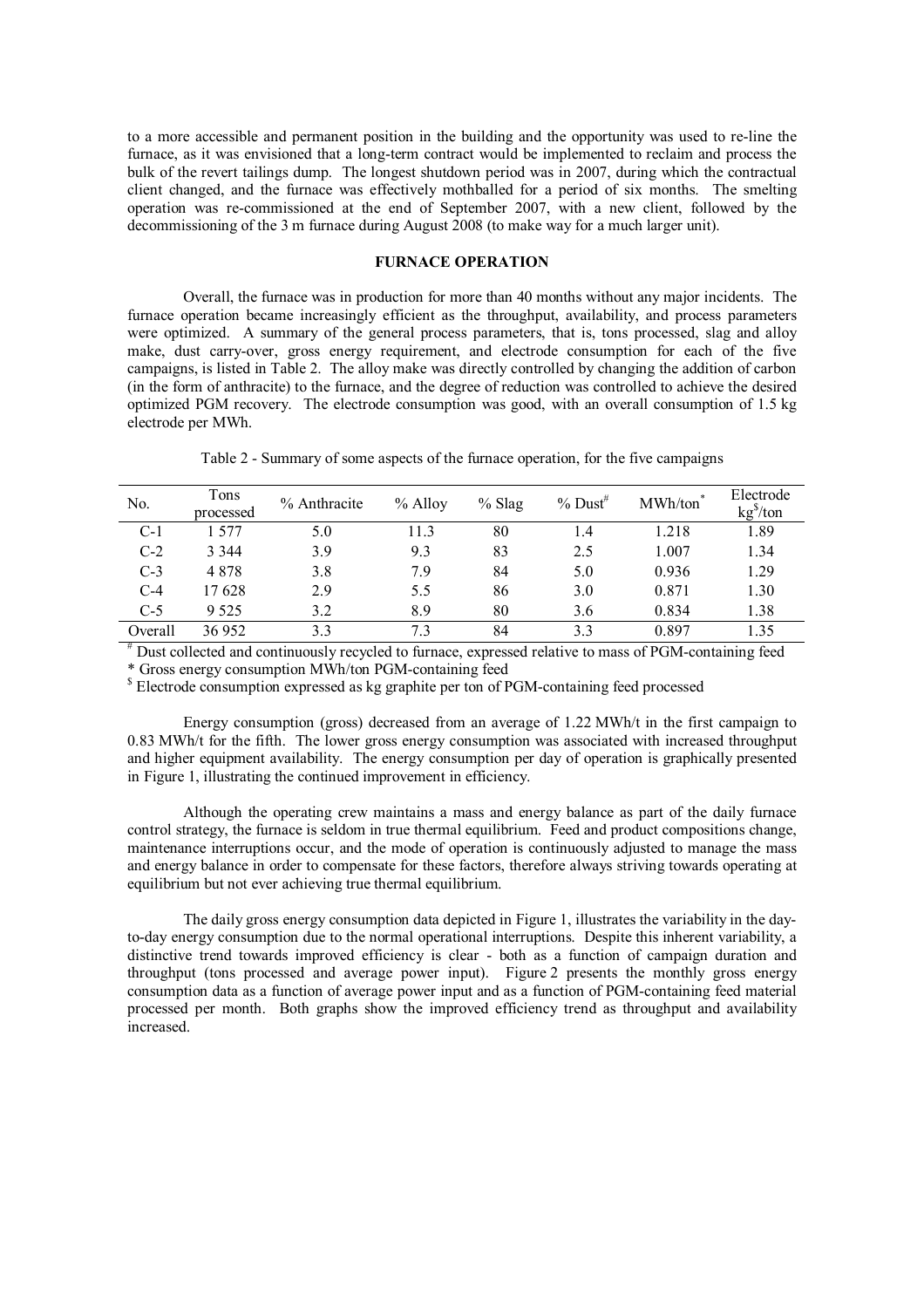

Figure 1 - Daily gross energy consumption per ton of feed, MWh/t



Figure 2 - Monthly gross energy consumption

The average gross energy consumption for the months with a throughput exceeding 900 tons was 0.866 MWh/t, while the average for months with less than 900 tons throughput was 1.018 MWh/t. The average throughput per month and estimated thermal efficiencies according to this criterion is summarised in Table 3. The figures quoted for 'specific energy consumption' have taken into account the energy losses from the furnace vessel, and reflect only the energy that is required for the process itself.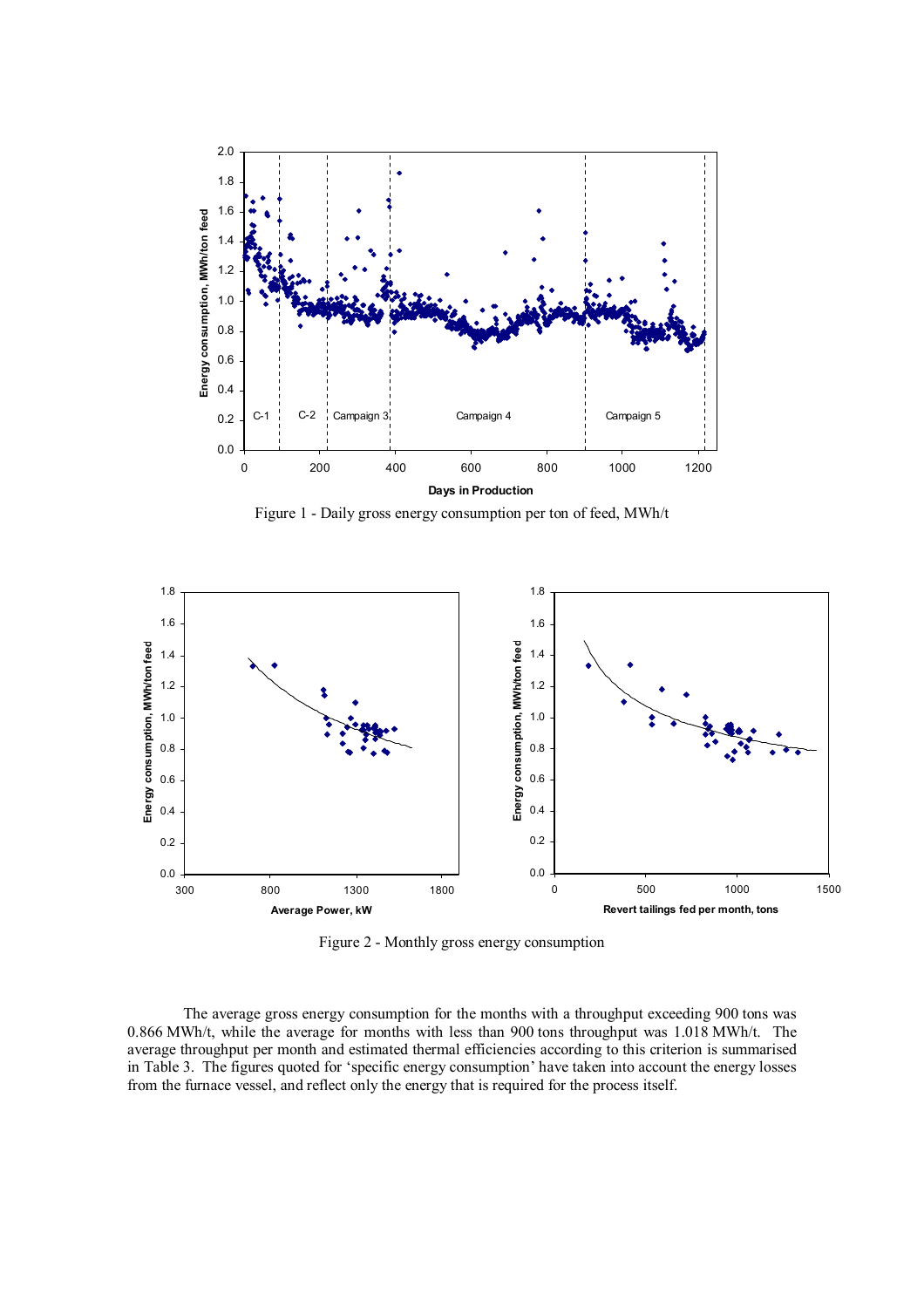| No of<br>months | Throughput | Average<br>monthly<br>throughput | Average<br>Power | Total energy<br>consumption | Specific<br>energy<br>consumption | Thermal<br>efficiency |
|-----------------|------------|----------------------------------|------------------|-----------------------------|-----------------------------------|-----------------------|
|                 | tons       | tons                             | kW               | MWh/ton                     | MWh/ton                           | $\frac{0}{0}$         |
|                 | ${}< 900$  | 674                              | 1148             | 1.018                       | 0.634                             | 62                    |
| 25              | > 900      | 1037                             | 1366             | 0.866                       | 0.632                             | 73                    |
| 42              | All        | 895                              | 1286             | 0.897                       | 0.631                             | 70                    |

Table 3 - Summary of energy consumption and thermal efficiencies based on throughput

Table 4 summarises the weighted average chemical composition of the revert tailings treated during the five campaigns. PGM content was analysed by fire assay, with the total reported here (as PGM 4e) representing the sum of the individual values for  $Pt + Pd + Rh + Au$ . In general, the chemical composition of the tailings was fairly consistent, although a marked drop in PGM content occurred during the fourth campaign. Upon investigation it was found that the revert tailings dumpsite had been disrupted and contaminated with significant amounts of lower-grade slag. The PGM grade of the feedstock varied significantly during the last two campaigns, and continuous attempts were made to salvage the highest possible grades from the dumpsite by implementing systematic reclamation or selective mining, as well as visual screening of the stocks prior to moving the materials off the dumpsite. Overall, a maximum PGM content of 130 g/t was measured, whilst the grade dropped as low as  $6 \frac{g}{t}$  for a short period during the fourth campaign. The overall weighted average PGM grade for the 36 952 tons processed was 51 g/t.

Table 4 - Revert tailings composition, mass  $\%$  (PGM listed in  $g/t$ )

| Campaign | $Al_2O_3$ C |      | CaO  | Co   | $Cr_2O_3$ Cu FeO MgO |      |      |       | Ni Ni | <sub>S</sub> |      | $SiO2$ PGM 4e |
|----------|-------------|------|------|------|----------------------|------|------|-------|-------|--------------|------|---------------|
|          | 3.65        | 0.22 | 6.04 | 0.17 | 2.56                 | 0.29 | 34.7 | 10.14 | 0.99  | 0.84         | 34 2 | 64            |
| 2        | 3.76        | 0.20 | 6.69 | 0.18 | 2.67                 | 0.31 | 33.2 | 10.55 | 1.08  | 0.86         | 334  | 72            |
| 3        | 3.51        | 0.24 | 6.62 | 0.17 | 2.53                 | 0.30 | 34.0 | 10.39 | 1.04  | 0.76         | 34.6 | 61            |
| 4        | 3.79        | 0,30 | 6.52 | 0.13 | 2.37                 | 0.26 | 31.5 | 12.49 | 0.74  | 0.72         | 371  | 39            |
| 5        | 3.74        | 0.28 | 6.09 | 0.14 | 2.30                 | 0.38 | 31.8 | 1191  | 1.00  | 0.78         | 36.5 | 58            |
| Overall  | 3.73        | 0.27 | 642  | 0.14 | 2.41                 | 0.30 | 32.2 | 1179  | 0.89  | 0.76         | 36.2 | 51            |

Typically, slag with very low levels of residual PGMs was produced, and no appreciable entrainment of PGM-containing alloy prills in the slag was encountered. The weighted average overall PGM content in the slag was 1.1 g/t, with contents less than the 0.28 g/t analytical detection limit frequently reported. The degree of reduction was controlled by adjusting the carbon addition, generally controlling the reducing conditions to produce the minimum alloy fall whilst maintaining an acceptable recovery of the PGMs. (Anthracite, with about 75% fixed carbon, was utilized as the carbon source.) Although very low levels of PGMs in slag are achievable, a deliberate decision was taken to limit the degree of iron reduction (minimizing alloy fall) whilst marginally compromising on PGM recovery for the sake of minimizing the amount of alloy that would require further downstream treatment. (It is an important feature of the process that it allows this degree of control.) All alloy was re-melted and granulated off-site, and the quantity of alloy impacted directly on the treatment costs. The barren slag was initially returned to the client's own slag stockpile, but, later, the approximately 8 000 tons of slag from the final campaign was crushed and utilized as aggregate or backfill. The weighted compositions of the slag produced during the various campaigns are listed in Table 5. The PGM content of the slag was analysed by a fire assay - gravimetric procedure (fire assay fusion followed by cupellation and a gravimetric finish) and so represents the approximate total of  $Pt + Pd + Rh + Au$  (PGM 4e). The average slag tapping temperature was 1585ºC, at which temperature the physical properties of the slag were acceptable, and the alloy could be tapped at temperatures within 100ºC of the alloy liquidus.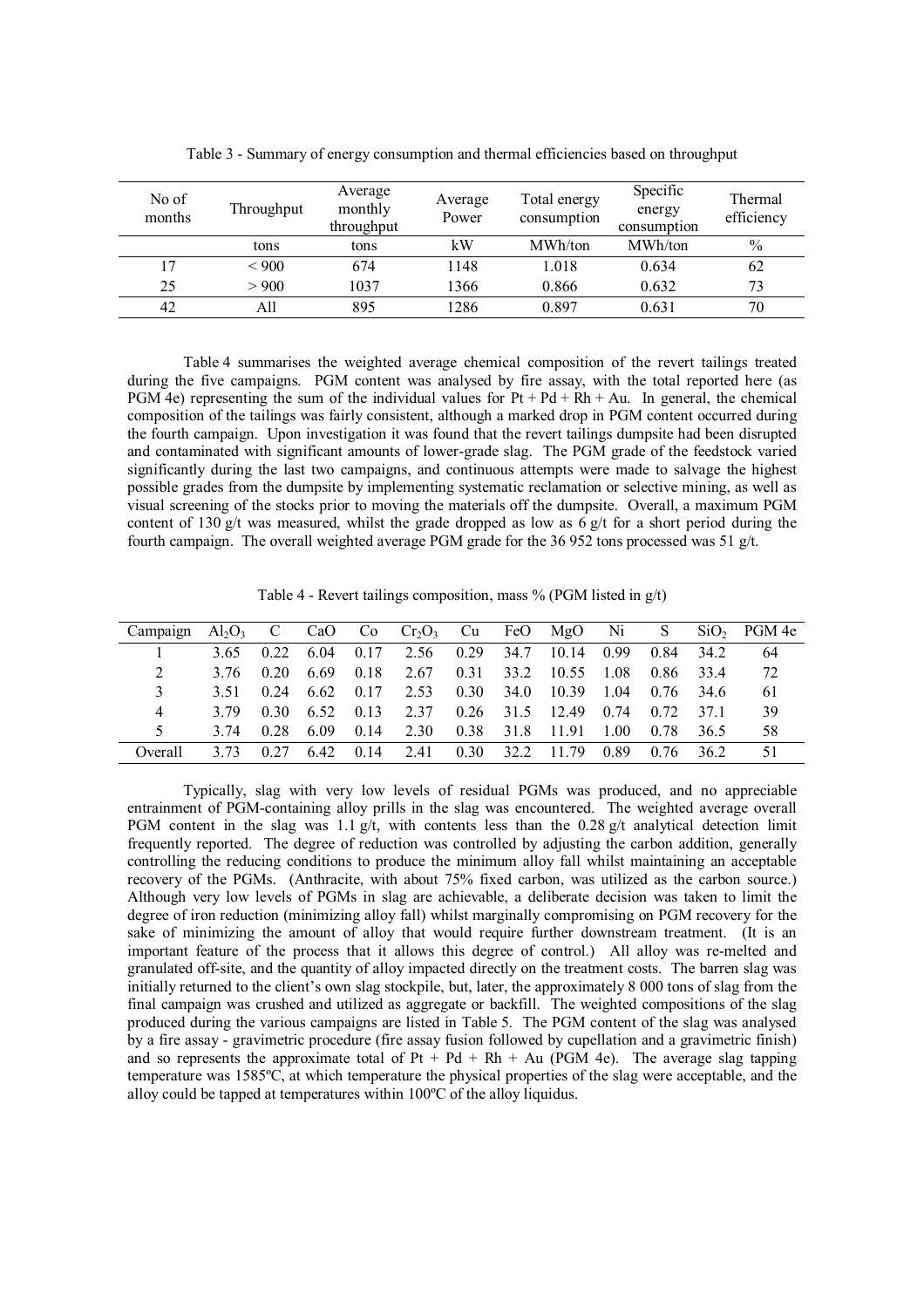| Campaign | $Al_2O_3$ C |      |      |      | CaO Co $Cr_2O_3$ Cu FeO MgO Ni |      |      |                 |      | <sub>S</sub> |      | $SiO2$ PGM 4e |
|----------|-------------|------|------|------|--------------------------------|------|------|-----------------|------|--------------|------|---------------|
|          | 4.78        | 0.06 | 7.46 | 0.04 | 3.09                           | 0.07 | 28.2 | 12.71           | 0.10 | 0.32         | 43.1 | 1.55          |
| 2        | 4.75        | 0.06 | 7.86 | 0.05 | 3.28                           | 0.08 | 28.8 | 12.75           | 0.08 | 0.32         | 40.1 | 1.29          |
| 3        | 4.56        | 0.07 | 798  | 0.05 | 3.08                           | 0.09 | 31.0 | 12.34           | 0.11 | 0.34         | 40.1 | 1 72          |
| 4        | 446         | 0.06 | 733  | 0.05 | 2.76                           | 0.10 | 29.2 | 14.12 0.12      |      | 0.34         | 41.5 | 1.00          |
| 5        | 4.06        | 0.02 | 6.51 | 0.03 | 2.61                           | 0.08 |      | 26.5 15.56 0.10 |      | 0.34         | 41.5 | 0.90          |
| Overall  | 441         | 0.05 | 7 27 | 0.05 | 2.83                           | 0.09 | 28.7 | 14.06           | 0.11 | 0.34         | 41.3 | 1 1 2         |

Table 5 - Furnace slag composition, mass  $\%$  (PGM listed in g/t)

Figure 3 shows the normalized slag compositions derived from the average slag compositions for the five campaigns on a ternary FeO-MgO-SiO<sub>2</sub> phase diagram, to illustrate the approximate regimes of operation. For plotting on a three-component basis, the amount of CaO in the slag was divided in two and the equal amounts were added to the FeO and MgO. The effect of the minor components (such as  $Al_2O_3$ ,  $Cr_2O_3$ , and Mn<sub>2</sub>O<sub>3</sub>, totalling about 8%) is likely to reduce the liquidus isotherms slightly as opposed to the normalized points shown on the graph which made the slag and alloy very compatible with regards to liquidus temperature.



Figure 3 - Phase diagram with average slag compositions for the five campaigns presented

The mass and weighted compositions of the alloy produced are listed in Table 6.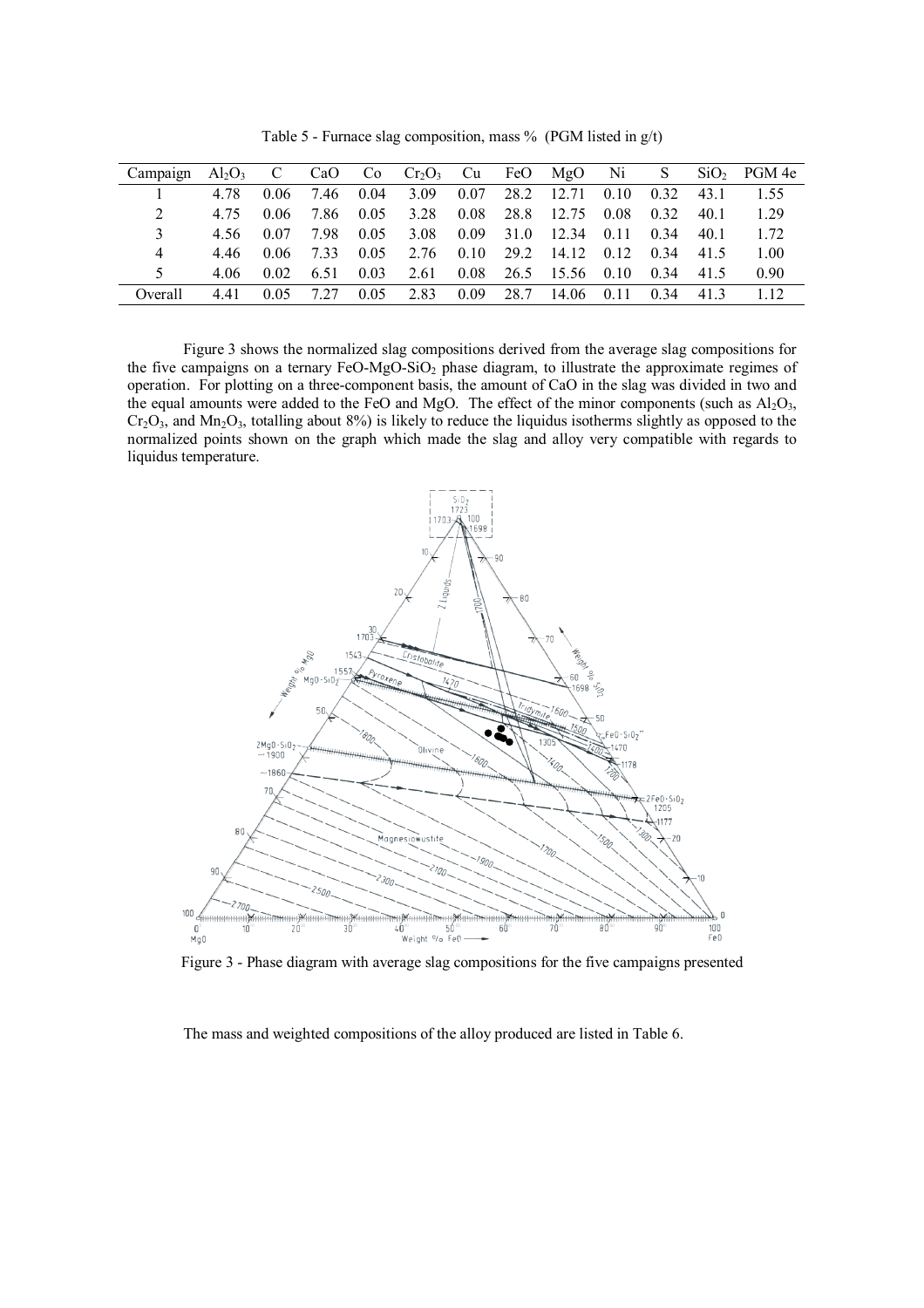| Campaign | Tons |      | C <sub>0</sub> | Сr   | Cu   | Fe   | Ni   |      | Si   | PGM 4e |
|----------|------|------|----------------|------|------|------|------|------|------|--------|
|          | 179  | 0.11 | 1.23           | 0.21 | 2.05 | 83.7 | 8.1  | 3.71 | 0.49 | 462    |
| 2        | 313  | 0.08 | 1.43           | 0.18 | 2.69 | 79.2 | 11.0 | 5.94 | 0.27 | 771    |
| 3        | 385  | 0.10 | 1.60           | 0.14 | 3.07 | 75.6 | 12.5 | 5.78 | 0.25 | 880    |
| 4        | 964  | 0.06 | 1.48           | 0.16 | 3.17 | 74.8 | 10.8 | 6.57 | 0.24 | 634    |
| 5        | 846  | 0.05 | 1.23           | 0.19 | 3.67 | 77.9 | 10.5 | 6.13 | 0.16 | 597    |
| Overall  | 2687 | 0.07 | l.40           | 0.17 | 3.18 | 77.0 | 10.8 | 6.05 | 0.24 | 662    |

Table 6 - Alloy composition, mass  $\%$  (PGM listed in  $g(t)$ )

When carbon is added to the molten bath in a furnace, the various metallic elements reduce to different extents, at a given level of carbon addition. This behaviour allows a reasonable degree of separation to take place during smelting. It is well known that an increase in the amount of the reductant added to the furnace results in increased quantities of the various metallic elements that report to the alloy that is produced. The intention in this process is to separate the valuable metals from the Fe and the gangue constituents that are present in the slag. The desirable area of operation is clearly somewhere in the region where the recovery of PGMs and valuable base metals is high, and the recovery of Fe to the alloy is still reasonably low. This is possible, because Co, Cu, and Ni are preferentially reduced over Fe, especially under less reducing conditions. The addition of carbon is therefore one of the primary variables utilized in order to control the selective deportment of the valuable metallic elements to the alloy phase, in order to optimize recovery of PGMs and other valuable metals, whilst minimizing the recovery of Fe to the alloy phase. This operating philosophy is depicted in Figure 4 in the context of varying feed grade (PGMs and Ni) and illustrates the adjustments made to the degree of reduction (via the Fe recovery) in order to optimize PGM recovery and minimizing the deportment of Fe to the alloy. For the two longest campaigns (4 and 5), sub-periods were evaluated based on the average grade processed, with each period representing roughly equivalent tailings throughput. The overall data for campaigns 1 to 3 is evaluated as these campaigns were significantly shorter and the feed grade did not vary significantly during these campaigns.



Figure 4 - PGMs and Ni feed grades and associated achieved recoveries per campaign

The degree of deportment of the various elements to the alloy phase is, of course, of principal interest in any metal recovery process. During the life of the project, a detailed daily elemental mass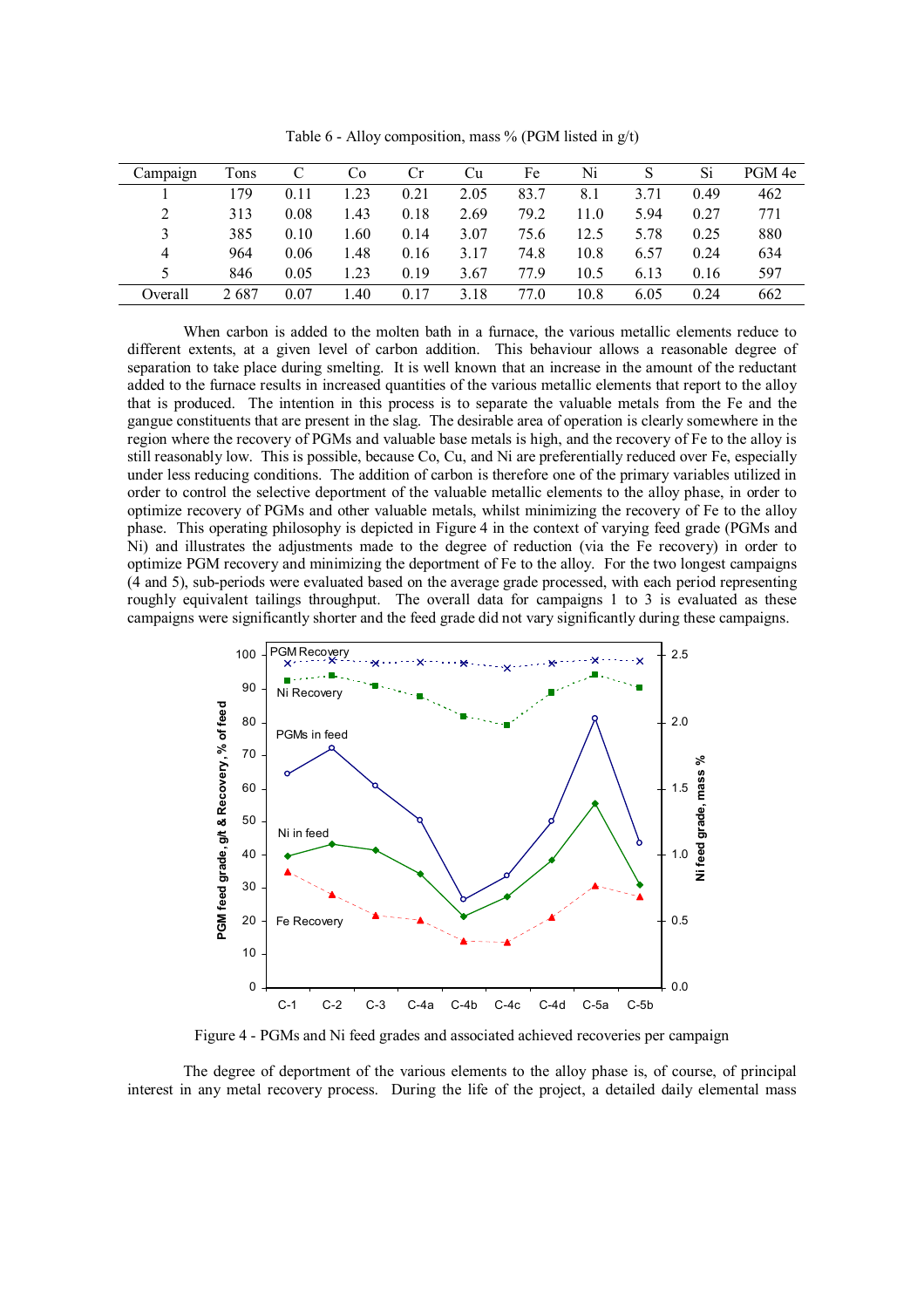balance was compiled which provided the detailed deportments of various elements of interest. The recovery of a given element is here expressed as the ratio between the mass of its content in the alloy divided by the combined mass of its content in the alloy and slag. The basis of this assumption is that all dust captured in the baghouse was fully recycled to the furnace, and the overall elemental accountability was good. The recoveries of various elements of interest are listed in Table 7. Please note the earlier comment that the operation of the furnace was focused not on maximum recovery, but on balancing a good recovery with the production of a minimum amount of alloy.

| Campaign | Cо   |     | υu   | Fe   | Ni   | PGM 4e |
|----------|------|-----|------|------|------|--------|
|          | 80.4 | 1.4 | 80.4 | 34.8 | 92.2 | 97.7   |
|          | 76.7 | 0.9 | 78.6 | 28.0 | 94.0 | 98.5   |
|          | 74.3 | 0.6 | 74.8 | 21.6 | 91.0 | 97.8   |
| 4        | 63.1 | 0.5 | 66.5 | 16.9 | 84.5 | 97.5   |
|          | 81.3 |     | 82.2 | 28.7 | 92.1 | 98.6   |

Table 7 - Recovery of elements to the alloy, % of feed

A recovery equation, described in detail elsewhere [4-6], was established for the conditions of interest. The recovery, or degree of collection, of the valuable metals is a function of the extent of reduction in the furnace, which, in turn, is indicated by the fraction of iron present in the feed materials that reports to the alloy. The recovery equation relates the recovery of various metals (such as Ni, Co, PGMs, and Cr) to the recovery of Fe. This recovery equation (for each metal) is characterised by a single parameter  $(K\gamma)$  that can either be empirically fitted to the data, or expressed in terms of the equilibrium constant and the ratios of the activity coefficients involved. This equation is a useful tool to model the recovery relationships during smelting.

$$
R_{\rm X} = \frac{R_{Fe} K \gamma}{(1 - (1 - K \gamma)R_{Fe})}
$$
 where x => Ni, Co, Cu, Cr, or PGMs (1)

There is no apparent reason for why the PGMs should behave in a similar fashion to the elements participating in reduction reactions, but there are good indications from the data collected during the five campaigns that they do, and it is on this basis that PGM recovery is also usefully modelled using the *K<sup>g</sup>* recovery equation. Figure 5 shows the recovery of PGMs, Ni, Co, and Cr as a function of Fe recovery to the alloy. The best fit  $K\gamma$  values for Co, Ni, Cr, and PGMs were calculated by using the Least Squares Fit method.

Although the degree of recovery is critical in the process, the grade of the alloy tapped from the furnace is a direct and practical method of assessment. Highly reducing conditions will provide high recoveries of the valuable metals, but, at the same time, Fe will dilute the grade of the product with very little benefit in metals recovery, but with significantly higher alloy production. From Figure 5, it can be seen that this is particularly true for the PGMs and Ni, as high recoveries are achieved under relatively mild reducing conditions. The best-fit  $K\gamma$  values provide a valuable tool through which optimum operating conditions can be established with respect to the recoveries. The grade-recovery relationship, as a function of Fe recovery is depicted in Figure 6.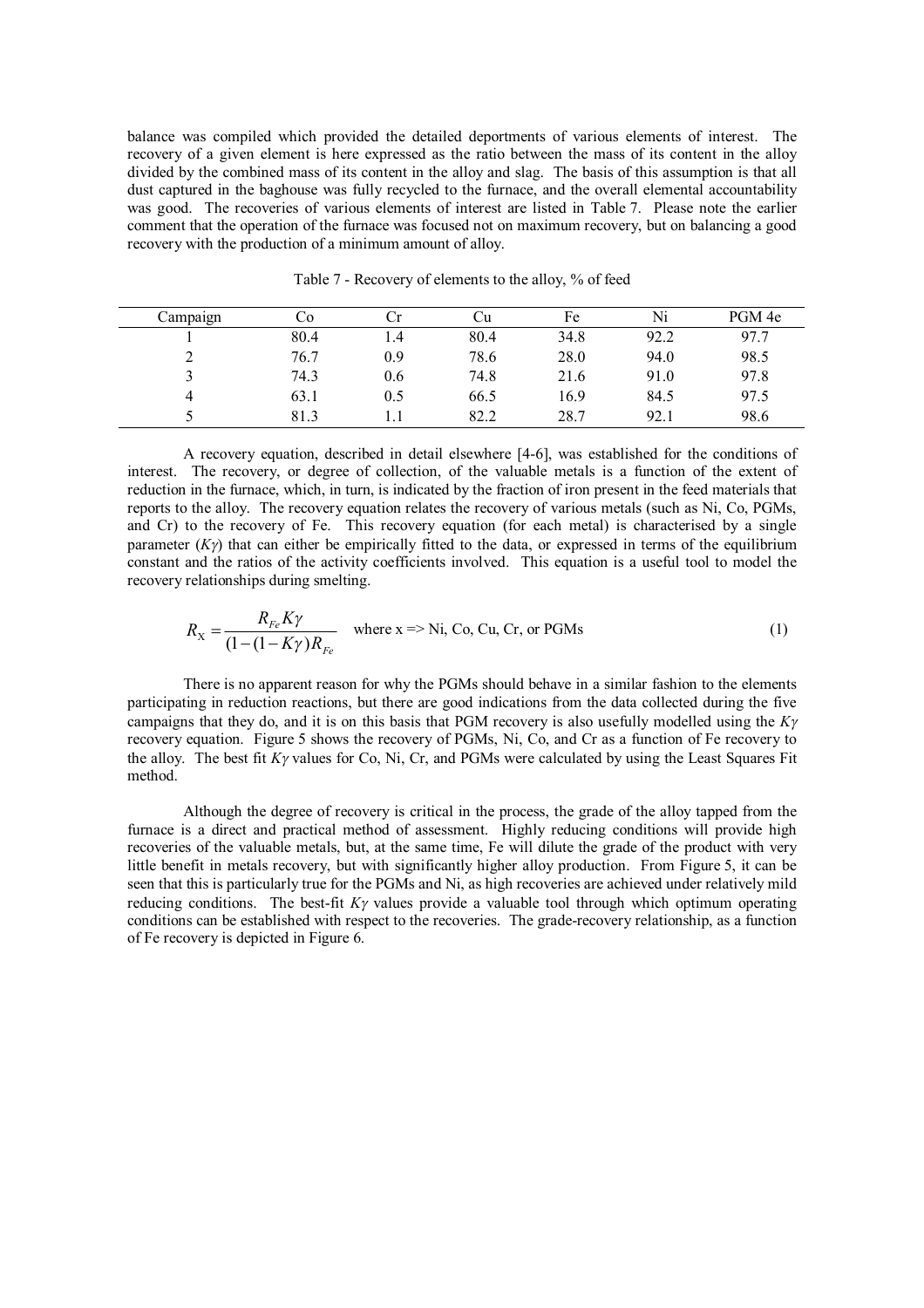

Figure 5 - PGM, Ni, Co, and Cr recovery as a function of Fe recovery (monthly)



Figure 6 - Alloy grade as a function of Fe recovery (per campaign)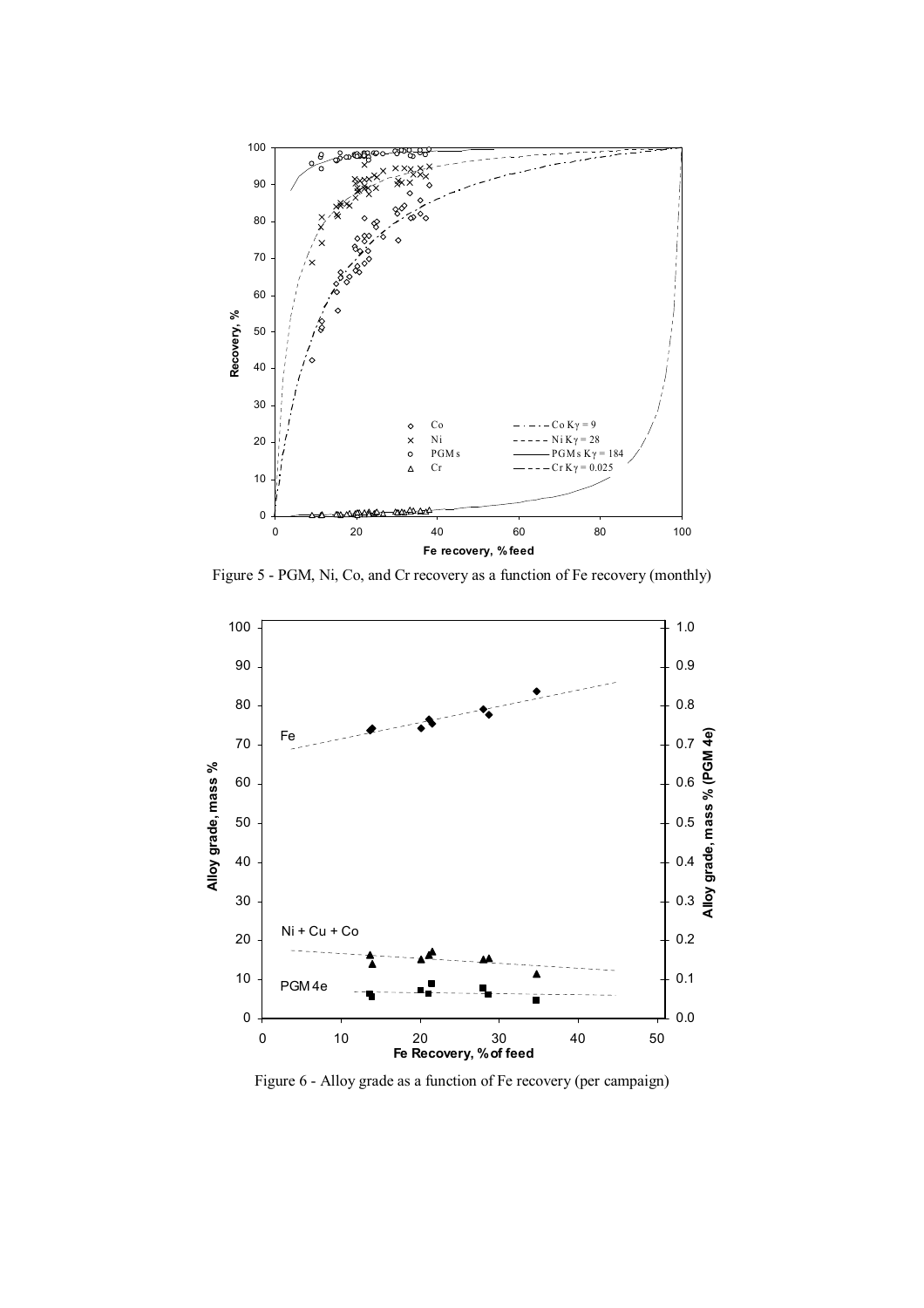## **FUTURE DEVELOPMENTS**

The ConRoast process has indeed become a hot topic in the PGM industry due to its divergence from the traditional matte-smelting process and the opportunity the technology has created for new and developing miners to utilise high-chromium ores without the penalties imposed on producers by the existing smelters. Independence Platinum Limited (IPt) was formed to undertake the commercial development and exploitation of Mintek's ConRoast technology, with the strategic objective of establishing an independent smelting and refining facility in South Africa. IPt entered into an agreement with Mintek to fund a three-year development and demonstration programme in order to set up a smelter based on Mintek's ConRoast technology, in exchange for a ten-year period of exclusive use of this technology. Independence Platinum was acquired by Braemore Resources plc in December 2006 and renamed as Braemore Platinum [7]. Braemore Platinum identified Mintek's toll-treatment facility as an excellent vehicle to demonstrate the ConRoast technology on a continuous basis and also establish the company's footprint as a new, independent platinum producer in South Africa. As part of the strategy, the 3 m furnace was upgraded to a new 4.25 m furnace with the feed and off-gas handling systems upgraded to suit, effectively doubling the throughput of the original facility. In addition to the smelting facility upgrade, a flash drier replaced the electrically heated kiln previously utilized. Commissioning of the new facility commenced in September 2008. The first slag and alloy was tapped from the furnace in October 2008, with a ramp-up to full capacity being aimed at early 2009. The objective of the upgrade was to demonstrate the smelting of PGM-containing low-sulfur and/or high-chrome materials on an even larger scale as part of Braemore's strategy to establish a commercial-scale ConRoast smelter.

## **CONCLUSIONS**

Over a period of four and a half years, one of Mintek's pilot-plant facilities was transformed from a highly technical research facility into a full-time production plant. Although the aim and targets for the smelter obviously moved away from a pure research approach, significant and detailed metallurgical and process data was captured and compiled throughout. The production campaigns demonstrated that a DC arc furnace could be operated on a continuous basis smelting low-sulfur PGM-bearing materials, whilst producing an iron-based alloy without adverse operational problems.

The following general principles were established:

- ˙ The operation became increasingly efficient as the throughput, availability, and process parameters were optimized. Energy consumption decreased from an average 1.22 MWh/t during the first campaign to 0.83 MWh/t during the last, and a direct correlation was observed between throughput and efficiency.
- □ The temperature distribution in the furnace was very responsive to such factors as arc length and bath condition. Distribution of temperature was a useful tool through which the furnace operation was managed, in particular with regard to the maintenance of the freeze lining.
- ˙ The grade of the alloy is overwhelmingly dependent on the degree of Fe recovery. Under highly reducing conditions, increased reduction of iron is easily achieved without a significant benefit in terms of recovery of the base metals to the alloy phase. Selective deportment of the valuable metallic elements to the alloy phase is very effectively controlled with a view to achieve the desired recovery of the valuable constituents whilst minimizing the Fe recovery.
- ˙ Recovery of the valuable metals, including PGMs, can be reliably modelled as a function of Fe recovery, allowing for the efficient control of the Fe production by adjusting the carbon addition as required.
- ˙ Chromium deports preferentially to the slag, with limited deportment to the alloy (in this context, a deleterious contaminant in post-taphole processing).
- ˙ An overall PGM recovery of 98% was achieved under relatively mild reducing conditions.